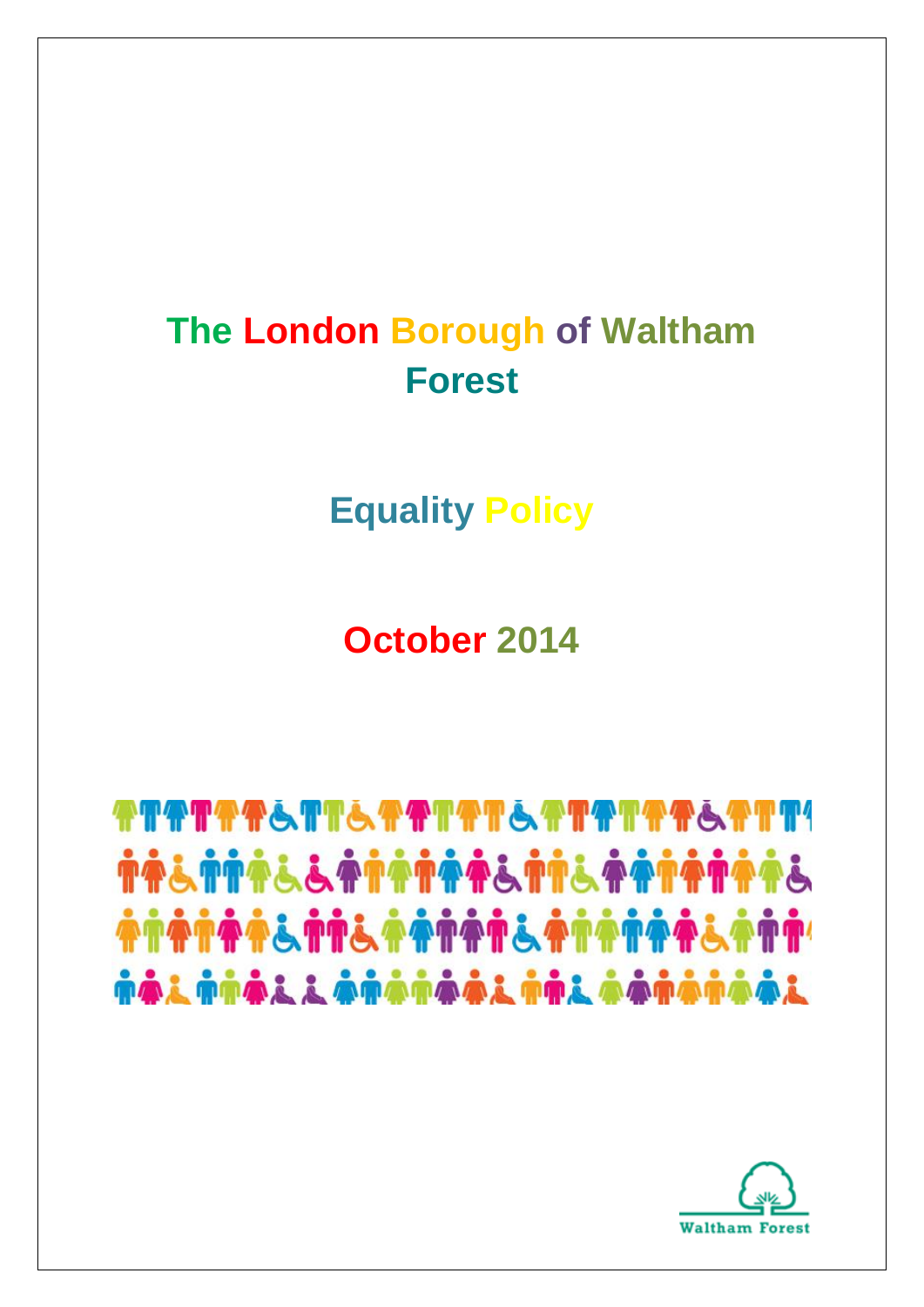This Policy sets out the Waltham Forest Council's commitment to promoting equality of opportunity for everyone in Waltham Forest. It describes how we will endeavour to meet the requirements of the **Equality Act 2010** and deliver on our **Public Sector Equality Duty** to:

- Eliminate unlawful discrimination, harassment and victimisation and other conduct prohibited under the Act;
- Advance equality of opportunity between those who share a "protected characteristic" and those who do not share that protected characteristic and;
- Foster good relations between persons who share a relevant protected characteristic and persons who do not share it (this involves having due regard, in particular, to the need to (a) tackle prejudice, and (b) promote understanding).

We will do this by delivering on our strategic outcomes contained in the Equality Plan:

- Promoting equal opportunity for all
- Opposing all forms of discrimination, intolerance and disadvantage by reducing inequalities that limit people's life chances
- Ensuring our workforce reflects the diverse communities of Waltham Forest at all levels
- Providing inclusive, accessible and excellent services to all.

The Policy covers:

- Waltham Forest residents
- Visitors to Waltham Forest
- Council staff
- Anyone who uses council services.

There are **nine protected characteristics** that are covered by the Policy. These are:

- Age
- **Disability**
- Gender reassignment
- Marriage and civil partnership
- Pregnancy/maternity
- Race
- Religion or belief
- Sex (formerly gender)
- Sexual orientation.

The Council will promote and demonstrate fairness and equality of opportunity through our key equality objectives to:

#### **Protect the most vulnerable**

• Increase the percentage of older people and disabled people in receipt of social services who control their care through self-directed support

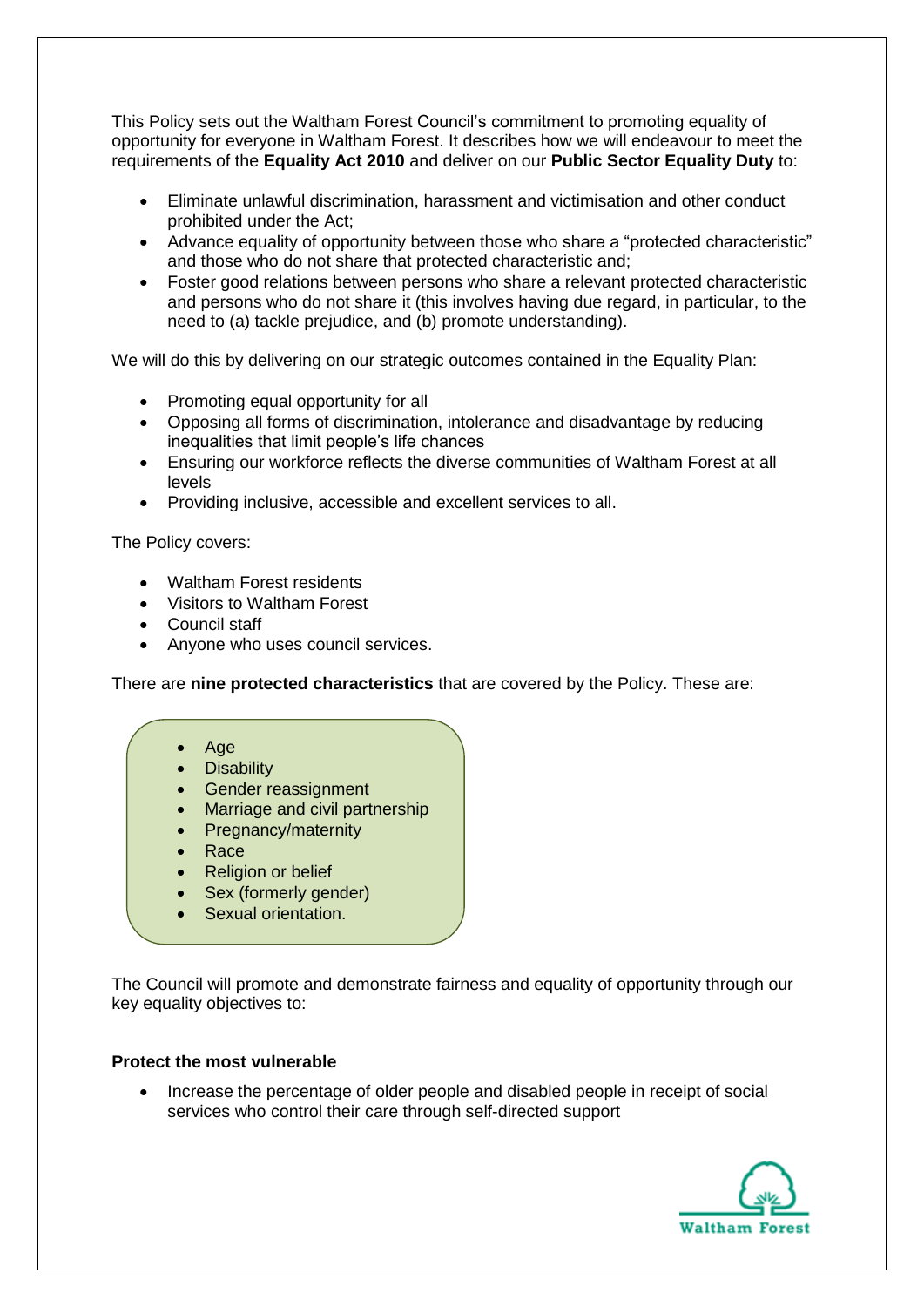- Reduce the length of time it takes for disabled children and adults to receive aids and minor adaptations
- Reduce the incidence of racist and homophobic bullying within schools.

#### **Improve Community Safety**

- Reduce the percentage of over-represented young people from black, Asian and ethnic minority residents who are affected by gang-related violence
- Increase access to domestic violence services for women and lesbian, gay, bisexual and transgender residents
- Reduce the number of older people who are victims of burglary, and in particular artifice burglary.

#### **Regenerate the borough**

- Narrow the gap between the overall employment rate and the employment rate for black, Asian and minority ethnic groups, disabled people and women
- Increase the percentage of young people who are in education, employment or training
- Narrow the gap between the attainment of pupils eligible for free school meals and their peers
- Narrow the gap between the attainment of Asian and Black African pupils and their peers
- Narrow the gap between the attainment of children in care and their peers
- Increase the attainment of pupils with a statement of Special Educational Needs (SEN).

#### **Workforce equality objectives**

- Ensure the percentage of women, disabled staff, and black, Asian and minority ethnic staff is in line with top-performing London authorities across all tiers of the Council's workforce
- Encourage the development of young people through apprenticeships and a graduate programme
- Support men and women to balance their work and caring responsibilities
- Work closely with staff networks for race, faith, disability and sexual orientation to address priorities agreed with staff
- Eliminate bullying and harassment in the workplace.

Actions to deliver these equality objectives are included in our key strategies. We have set targets based on relevant performance measures which will be included in the Council's performance reports.